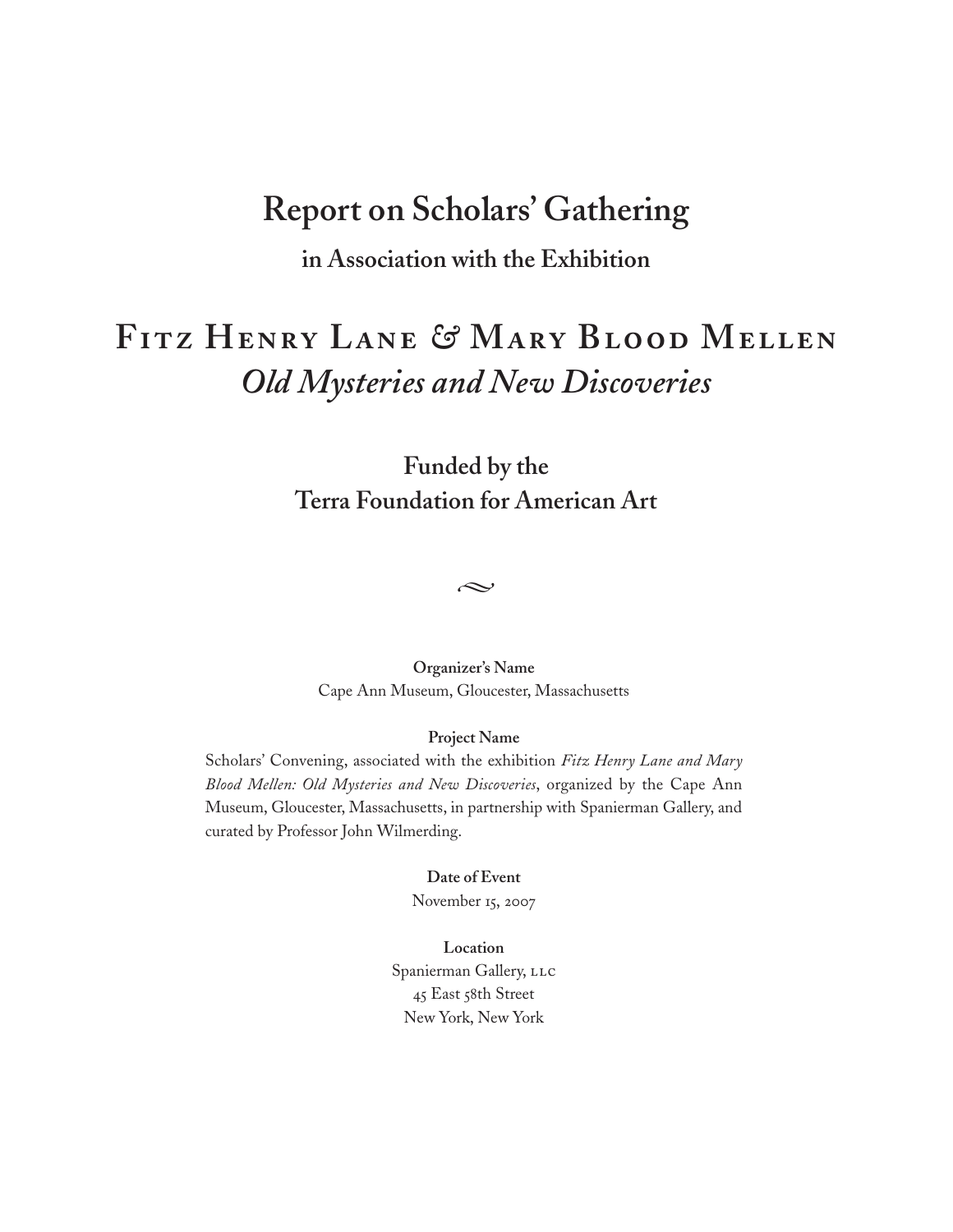# **Report Contents**

| Overview of the Issues: JOHN WILMERDING 4 |  |  |  |
|-------------------------------------------|--|--|--|
|                                           |  |  |  |
| KAREN QUINN, Museum of Fine Arts, Boston  |  |  |  |
| MARCIA STEELE, Cleveland Museum of Art    |  |  |  |

| Conclusion $\ldots \ldots \ldots \ldots \ldots \ldots \ldots \ldots \ldots \ldots \ldots$                      |  |  |  |  |  |  |  |  |  |  |  |  |  |  |
|----------------------------------------------------------------------------------------------------------------|--|--|--|--|--|--|--|--|--|--|--|--|--|--|
|                                                                                                                |  |  |  |  |  |  |  |  |  |  |  |  |  |  |
|                                                                                                                |  |  |  |  |  |  |  |  |  |  |  |  |  |  |
| Overall Summation contains the service of the service of the service of the Surface of Surface of Surface of S |  |  |  |  |  |  |  |  |  |  |  |  |  |  |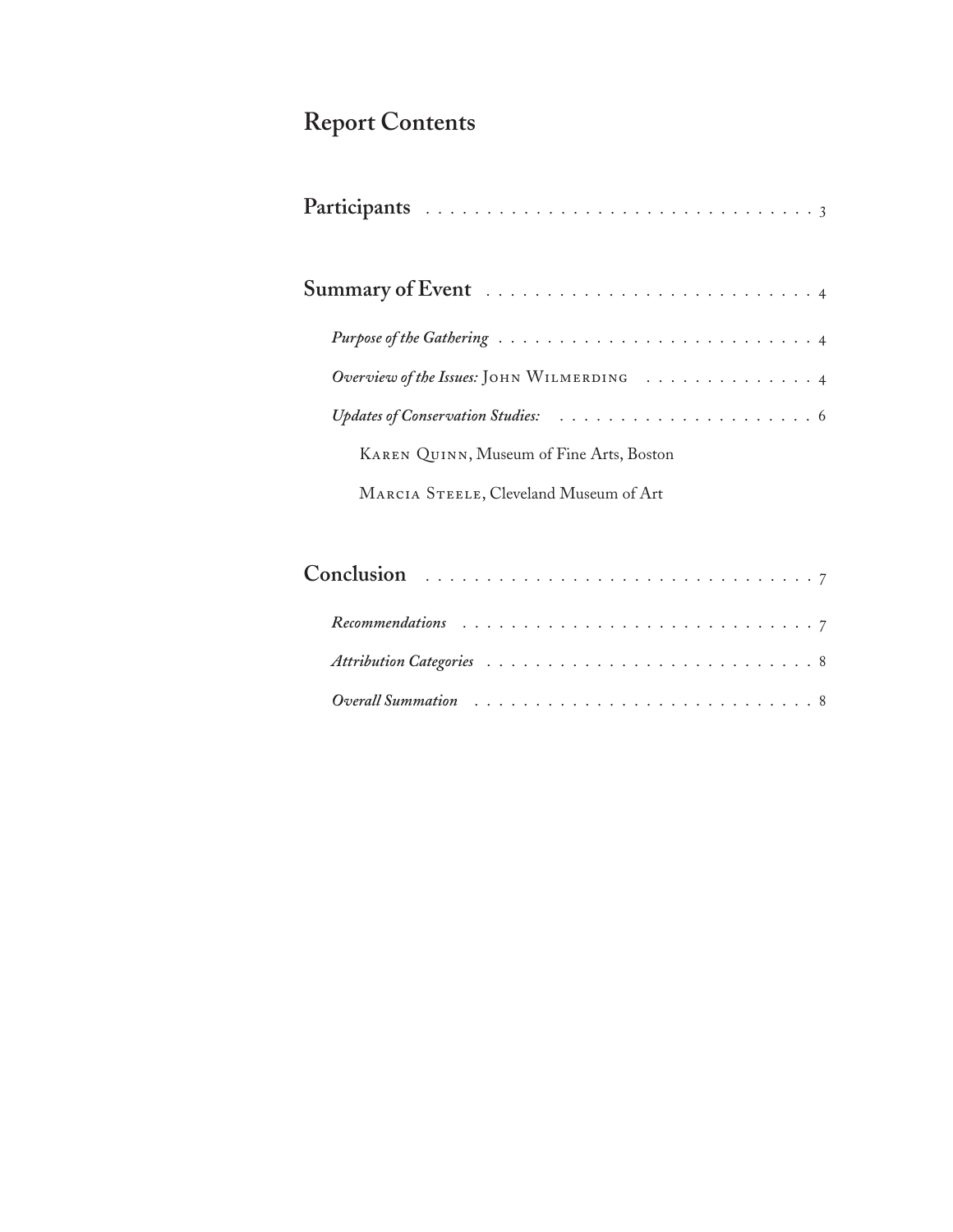## **Participants**

Kevin J. Avery Metropolitan Museum of Art, New York Associate Curator, Department of American Paintings and Sculpture

Kermit and Glenys **BIRCHFIELD** Gloucester, Massachusetts Lenders to the exhibition

KATHERINE BOGDEN Spanierman Gallery, New York Research staff

Gerald and Mary Kay Brooks Lenders to the exhibition

PETER JOHN BROWNLEE Terra Foundation, Chicago Postdoctoral Curatorial Fellow

Stephanie Buck Cape Ann Museum, Gloucester, Massachusetts Archivist/Librarian

MARY BURRICHTER Winona, Minnesota Lender to the exhibition Affiliation: Minnesota Marine Art Museum, Winona, Minnesota

WANDA CORN Stanford University, California Professor

Sarah Dunlap Gloucester City Archives, Gloucester, Massachusetts Archivist

Ronda Faloon Cape Ann Museum, Gloucester, Massachusetts **Director** 

STUART FELD Hirschl & Adler Galleries, New York President and Director

Kathleen Foster Philadelphia Museum of Art Robert L. McNeil, Jr., Curator of American Art and Director of the Center for American Art

WILLIAM H. GERDTS New York, New York Professor Emeritus, City University of New York, Graduate Center

BECKWITH and Katharine Gilbert Greenwich, Connecticut Lenders to the exhibition

ELIZABETH GLASSMAN Terra Foundation for American Art, Chicago President and Chief Executive Officer

RICHARD JOHNSON Syracuse, New York

Elizabeth Kennedy Terra Foundation for American Art, Chicago Curator of Collection

Nancy Mowll Mathews Williams College Museum of Art, Williamstown, Massachusetts Eugenie Prendergast Senior Curator

JOHN and MARY JANE **McGLENNON** Gloucester, Massachusetts Lenders to the exhibition

MARK MITCHELL Philadelphia Museum of Art Assistant Curator and Manager, Center for American Art

H. Travers Newton Santa Barbara, California Conservator

Simon Parkes Simon Parkes Art Conservation, New York Conservator

Lisa N. Peters Spanierman Gallery, New York Director of Research and Publications

Karen Quinn Museum of Fine Arts, Boston Assistant Curator, Art of the Americas

Ralph Sessions Spanierman Gallery, New York

Ira Spanierman Spanierman Gallery, New York

MARCIA STEELE Cleveland Museum of Art Conservator

Margaret Stocker India House Foundation, New York

Carol Troyen Museum of Fine Arts, Boston John Moors Cabot Curator of American Paintings

John Wilmerding Princeton, New Jersey Professor Emeritus, Princeton University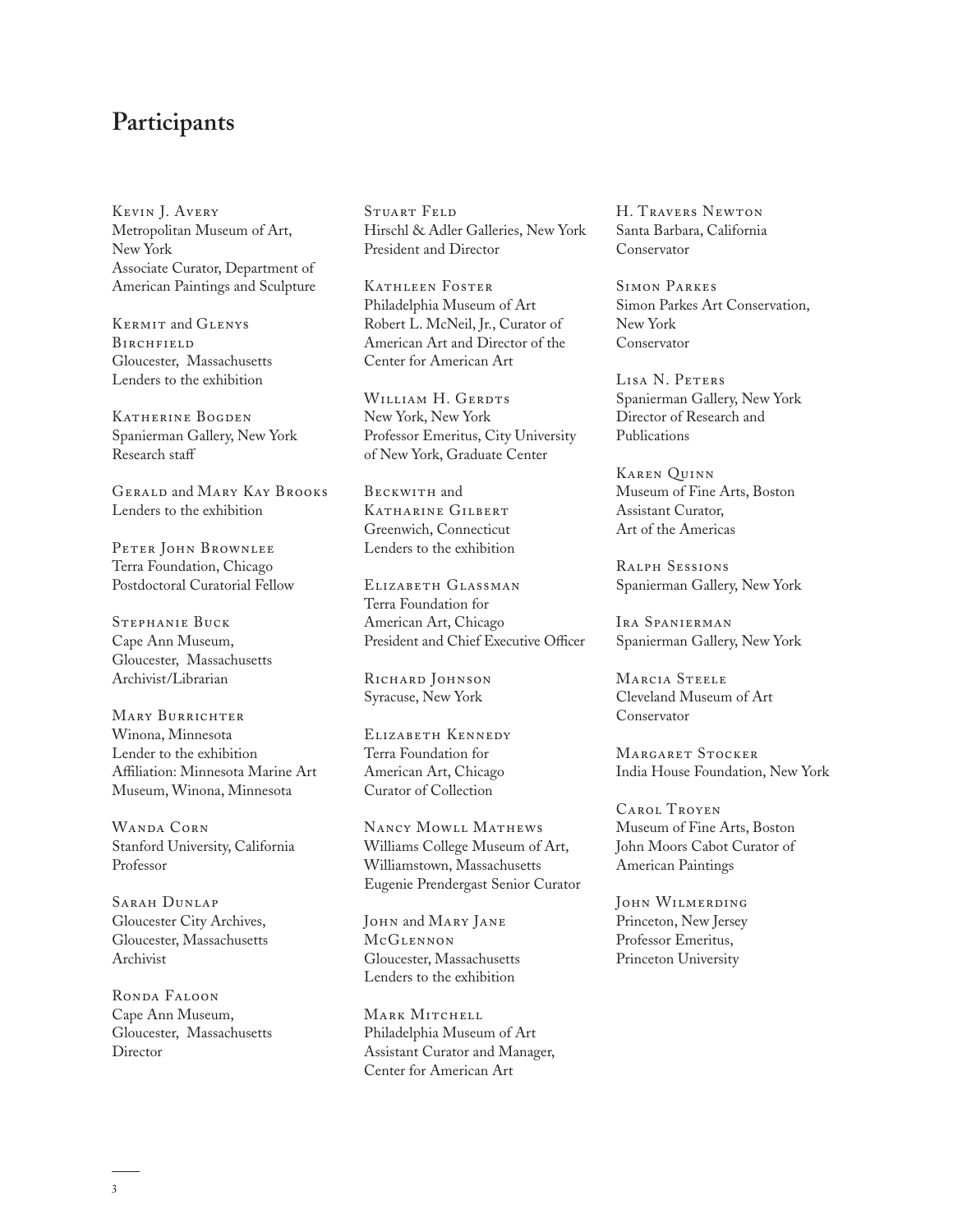# **Summary of Event**

## *Purpose of the Gathering*

In association with the exhibition *Fitz Henry Lane and Mary Blood Mellen: Old Mysteries and New Discoveries*, a group of leading scholars and experts on Lane and Mellen (his student, follower, and sometime collaborator) was convened, including professors, curators, independent scholars, conservators, collectors, and art dealers. The purpose of the gathering was to study the works in the show and consider previously unresolved concerns in the artistic relationship of the two artists, including questions of attribution and collaboration and ultimately opening the door to new inquiries.

## *Overview of the Issues*

In the first part of the event John Wilmerding walked through the exhibition with participants and identified some of the features differentiating the two artists' works (see Notes for Benchmark of the Two Artists' Styles, p. 5). He addressed issues with the group in the following categories:

#### Questions of Collaboration:

The existence of the small tondo painting signed by both artists (Cape Ann Museum; hereafter CAM) reveals evidence that the two artists collaborated. Some of the questions regarding collaboration include: to what degree did they collaborate?; did she help him with some of his works?; there is no evidence that she created original compositions, but did he add certain details to some of the works she copied from him?; could some of the orders indicated on Lane's drawings by his friend and executor Joseph L. Stevens, Jr have been for paintings that she may have helped him to create?; few paintings by Lane are signed, but does a signature prove that a work is completely by Lane?; were there certain parts of pictures that Lane tended to do and certain parts he let Mellen do? could some paintings be seen to have a little bit of Lane in them, or of Mellen, and how much would effect an attribution or the labeling or identification of the work?; could there have been a business arrangement between Lane and Mellen in which she assisted him in filling orders for certain subjects?

#### QUESTIONS OF ATTRIBUTION:

Some of the attribution questions raised include: could some of the works attributed to Mellen be perhaps just lesser Lanes?; William Gerdts observed that often when artists duplicate their own works, the quality is reduced in their subsequent versions, and therefore could some of the works deemed Mellens be simply works by Lane in which he was copying his own art?; have condition issues on some works interfered with determinations of attribution, including such problems as changes in pigments over time and over-cleaning?; how can works be attributed when there are unanswered attribution questions?; is there a way to qualify an attribution, perhaps by indicating that another artist may have played a role, and/or how can it be indicated as what that role might be? Clearly the two artists' styles changed over the years—how do these changes effect determinations of attribution? D. Jerome Elwell touched up Lane's *Ten Pound Island at Sunset* (CAM). Could he have worked on other Lanes?; if so, which ones, and how can his contributions be identified? The painting of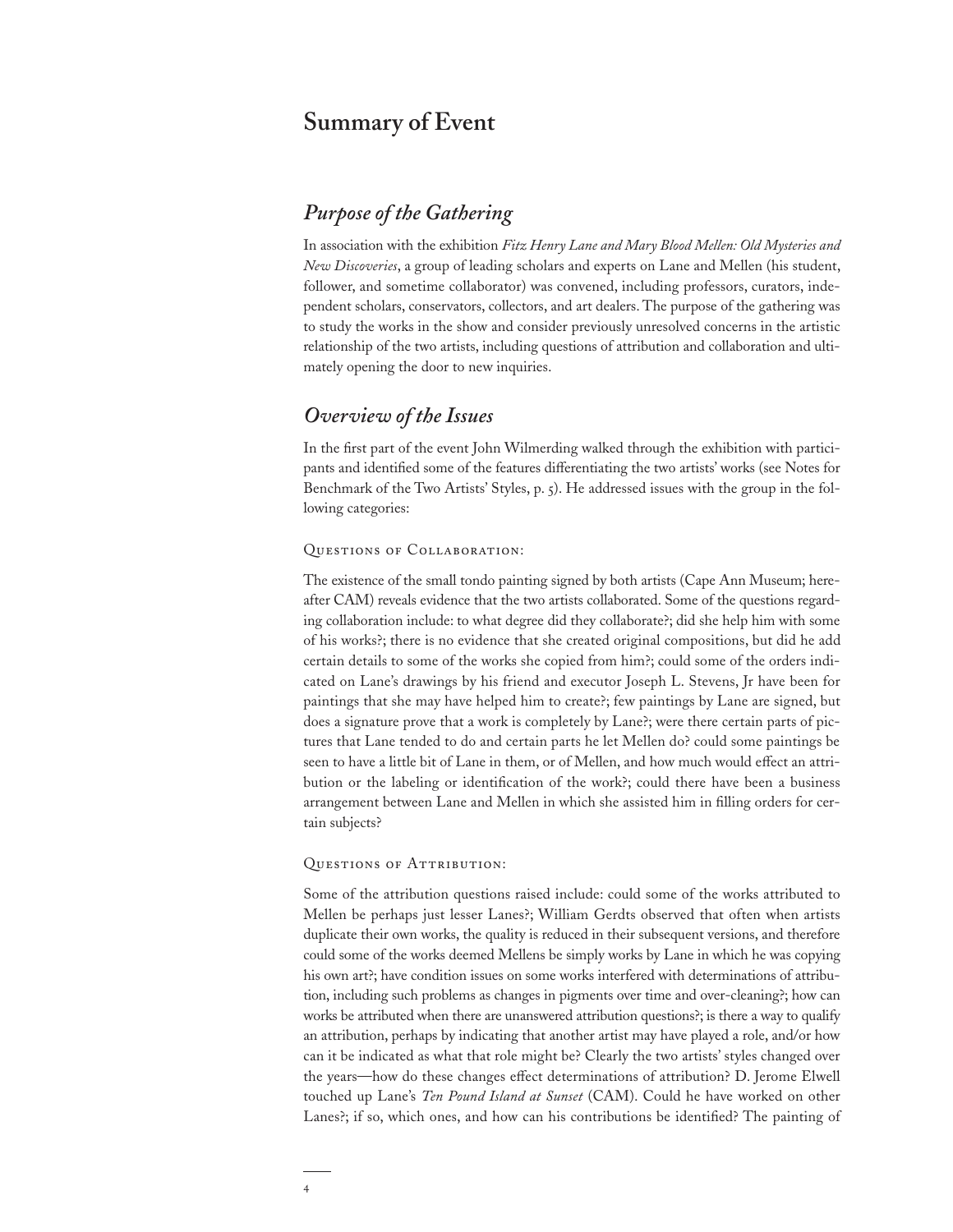Gloucester Outer Harbor by an unidentified artist named F. L. Palmer raises further the question of other collaborators. There are also qualities in some of the works that do not seem readily linkable with the hand of Mellen or Lane. This suggests the existence of other collaborators, or that Lane mentored other artists. There is no documentary evidence that Lane hired other artists or ran any sort of workshop, but can there be a category of attribution called School of Lane or Circle of Lane?

#### Questions of Process:

Some of the questions regarding process include: given that there are often several Mellens of a subject, did Mellen copy her own works?; Lane's light was invented, as he worked from his drawings—can differences in the two artists' works be due to her desire simply to study the light in scenes at different moments from Lane?; did Mellen work from Lane's drawings or just from his paintings?; what was her access to his work, especially in the years after he died?; what is suggested by the discovery that Mellen also copied at least one work by Severin Roesen and one by Alfred Thompson Bricher (as noted by Stephanie Buck, a Mellen after Bricher was in a recent auction sale)?; could she have had a business copying works by other artists—if so, there are no records of sales or references to such a business; could she simply have produced copies as a part of her training?; what can we learn by finding and studying examples of Mellen's works other than those after Lane?; can the contrasts in Lane's and Mellen's palettes be due to their use of different pigments (if she was working in his studio, presumably she would have used the same pigments as he did, but if she was working outside his studio, she might have used a different palette)?

#### NOTES FOR BENCHMARK OF THE TWO ARTISTS' STYLES:

#### *Vessels*

Lane's attention to the volumes and massing of boats and hulls, his adept foreshortening of vessels, and the way his boats seem to sit in the water can be noted. By contrast, Mellen's boats seem to sit on the water. She often lacks an ability at foreshortening in her vessels, as noted in the broken hull in her Dollivers's Neck painting (Cat. 13), which has a kind of warping not present in Lane's version. Her vessels are curved, but lack the perspective of Lane's. Lane has a clear understanding of nautical rigging. By contrast, Mellen's rigging does not have the tensile strength or sense of clarity that his does. Her sails tend to look flat by contrast with the movement in his.

#### *Rocks*

Lane's rocks have structural solidity, and his landscape has legibility and variety. By contrast, Mellen's rocks look softer and more doughy.

#### *Foliage*

His foliage is crisp and fully legible, whereas hers tends to have a painterly, less sharp quality.

#### *Water*

Lane's water has more variety than Mellen's; her reflections in ripples are not as subtle or nuanced as his. Her waves usually have a mechanical and repetitive quality. Her waves have a kind of repeated rhythm with curving edges that all look the same. She can't quite make the water seem to break over the rocks.

#### *Buildings*

Lane's buildings have a cubic box quality and a clear articulation of architectural features. Lane's painting of windows is in the volume of the cubic block, for example, in his version of the Blood Family homestead (Cat. 19). In her painting, the door seems perfunctory (Cat. 20).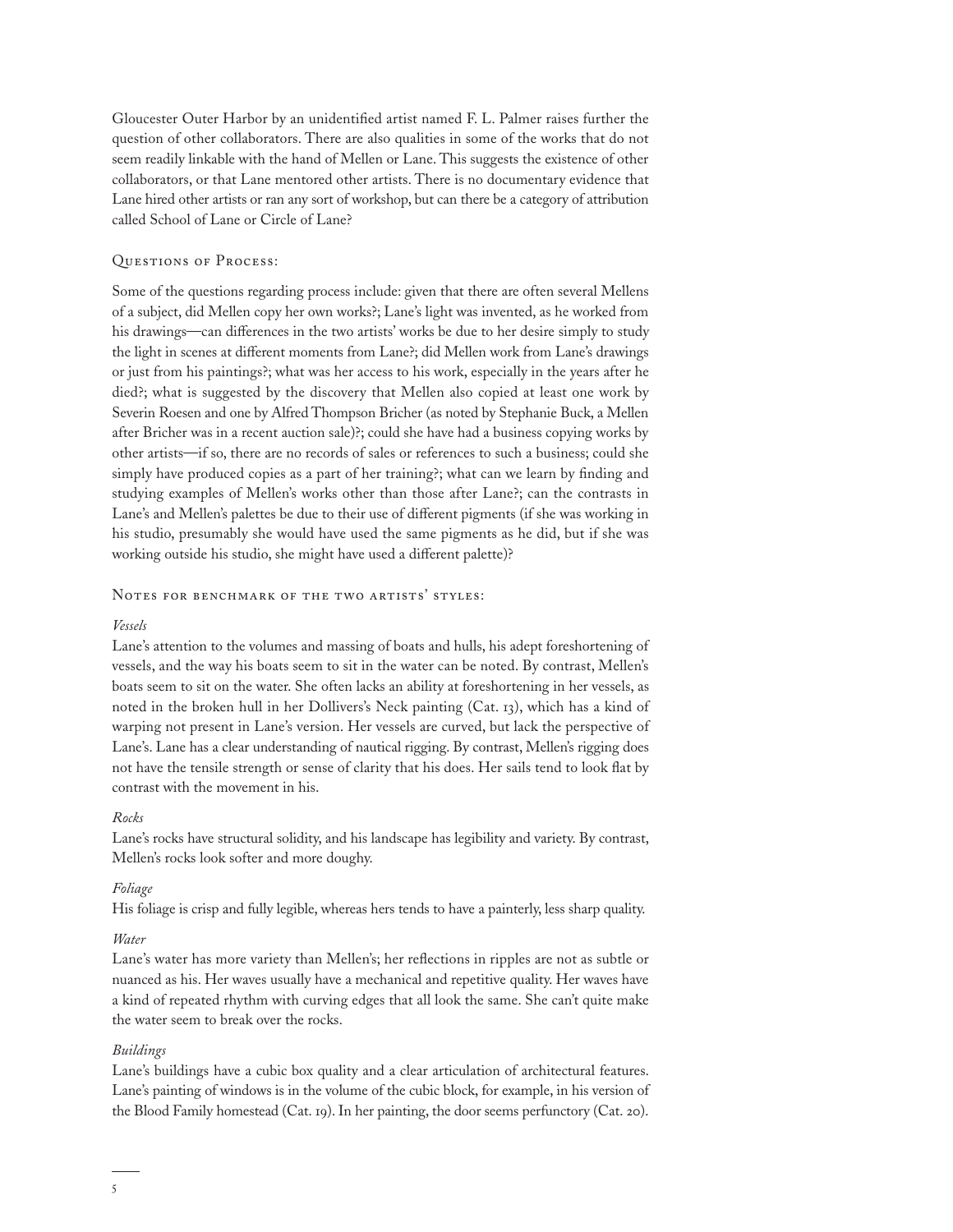#### *Skies and atmosphere*

Mellen preferred a greater use of yellows and pinks in her sunsets than did Lane.

Empty space for Mellen looks empty, whereas Lane could make it look poetic and suggestive. For him light was not just an optical detail but an emotionally charged expressive element.

#### *Palette*

Lane's color is more restrained and subtle; Mellen preferred a greater use of pinks and yellows in pale tones in her sunsets than did Lane; Lane used softer blues with subtler gradations.

### *Updates on Conservation Studies*

Both of the reports are from projects that are in-progress, from which further findings will emerge in years to come.

Karen Quinn, Museum of Fine Arts, Boston, reported that scientific studies of Mellen's works are in the very basic stages at the museum. Work on the Lane paintings in the museum's collection was begun with the aid of a Kress grant, received in 2000. Members of the conservation and curatorial departments examined the twelve Lanes in the museum's collection with an infrared camera, studying under-drawing. They honed in on one painting in the collection. They discovered that this work, then entitled *Ipswich Bay*, was inscribed on the back *"View of Coffin's Beach*.*"* They set out to verify the location, which concurred with the inscription as they determined in the course of their research. They were struck by the quality of the line in the under-drawing, and after discussing the possibility that Lane may have done some work freehand and some mechanically, they focused on a camera lucida as the most likely device that Lane could have used. Borrowing a nineteenth-century camera lucida of the sort that would have been available to Lane, they traveled to Coffin's Beach in Gloucester, where they used the camera lucida to draw the scene. The result was remarkably close to the under-drawing in Lane's painting, suggesting strongly that Lane made use of this device for this painting and probably for others as well.

They further determined that Lane may have used the camera lucida to move from his drawings to his paintings. Such a supposition is relevant to a consideration of the artistic relationship of Lane and Mellen, as it may be possible that Mellen used a camera lucida in the transferring of Lane's imagery to her canvases. While the museum's team was able to photograph many of the works in the Lane-Mellen exhibition while it was on view in Gloucester, such a possibility will need much further study before any conclusions can be drawn. For example, it is not yet clear how the under-drawing found in works such as Mellen's *Owl's Head* relates to Lane's *Owl's Head*. Several questions ensued regarding the usage of the camera lucida in the adjusting of scale motifs in works and how the evidence of camera lucida use suggests that Lane may have had a workshop aspect to his studio.

Marcia Steele, Cleveland Museum of Art, conservator, reported next. She has been working with fellow conservator H. Travers Newton, and others at the museum, examining Lane's paintings of Boston Harbor with an infrared camera to consider the relationship between his drawings, under-drawings, and paintings. The conservation team determined that, while in some cases, such as the painting in the White House, the under-drawing and the work match, in others Lane eliminated motifs in his under-drawings, including figures and boats, for his final works, presumably so as to eliminate clutter. The group has observed that Lane laid in the sky with long strokes, and blended colors together so that there is no transition, with darker under-layers giving luminosity to brighter, more sunlit areas. They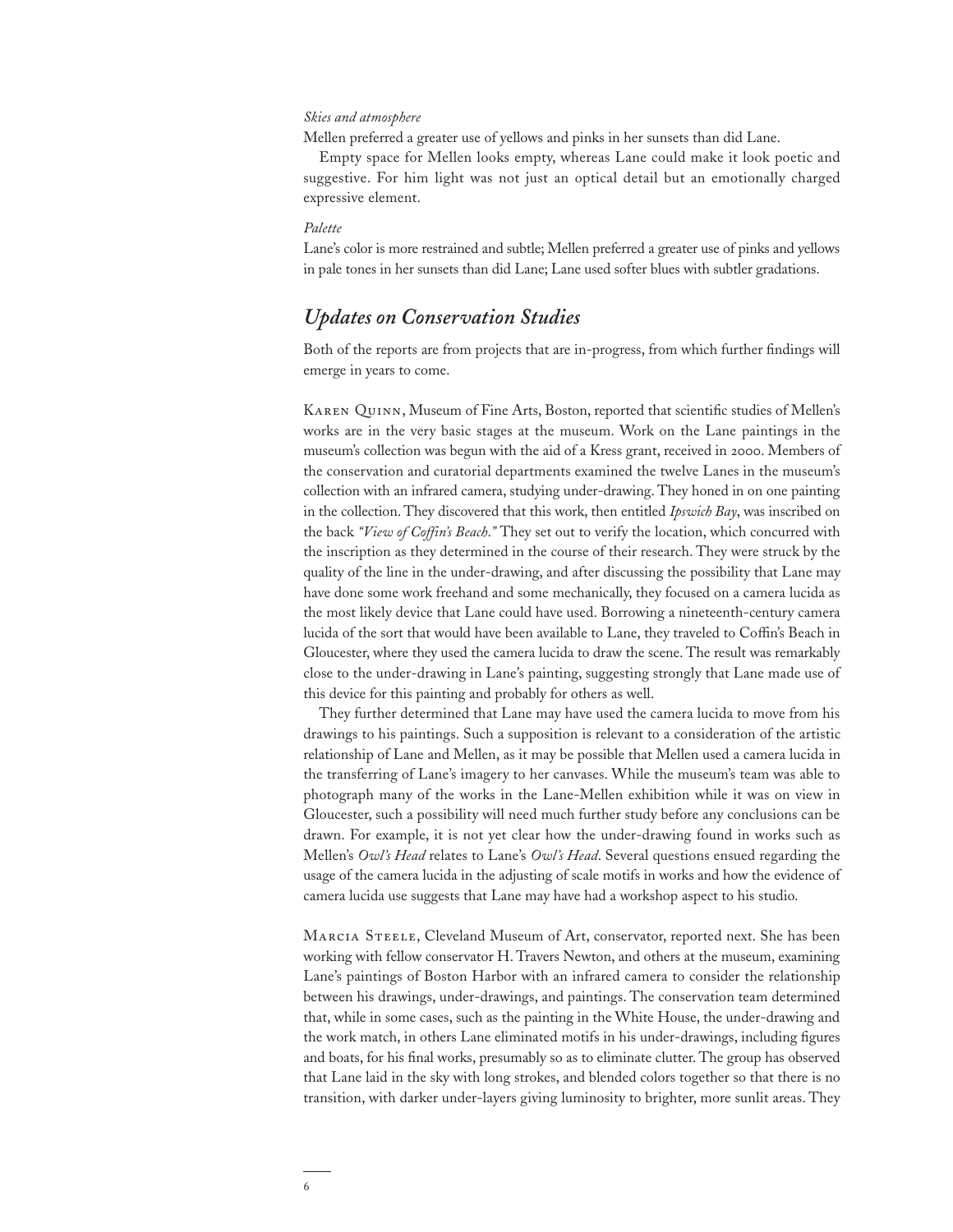studied the exactness of Lane's rigging, noting that he followed lightly incised lines, as pin pricks can be seen, for example, in looking, at the Museum of Fine Arts, Boston, painting of the harbor. They suggest that he drew freehand, rather than using a ruler or other drawing instrument. They note that there are no known intricate drawings by Lane of ships, and they guess that he may have worked from models or drawings that have been lost, or simply from studying the ships themselves. They have considered that in some works Lane enlarged elements from his drawings in transferring them to his paintings. They note that few of Lane's drawings reveal an indication of his use of perspective. Only one small painting of Boston wharf on panel has a vanishing point and perspective indicated in its under-drawing. They have studied the way in which Lane at times combined various drawings of a scene, attaching them horizontally to complete a view of a site.

## **Conclusion**

### *Recommendations*

The participants recognized that much work on Lane and Mellen is yet to be done, but that the gathering was a good start toward a more complete examination process.

Karen Quinn has noted in a follow up to the meeting: "As far as the next steps in the Lane/Mellen research are concerned, we have a fantastic opportunity to capitalize on the momentum generated by the Scholar's Gathering and the exhibition. If everyone agreed, it would be useful if we could keep each other updated on the various on-going research projects. Perhaps we need someone who could take on the role of coordinator. In several conversations during the scholar's day, the subject of a catalogue raisonné that also addressed the Lane/ Mellen issues came up. If this is feasible, it could serve as an umbrella for all of the work underway, plus additional research, and we could apply for funding to keep the work on track."

No definite re-attributions were made as a result of the gathering. However, the result of the discussion and study of the works was that there are several paintings in the exhibition that need further study, from stylistic and scientific perspectives.

These include:

Lane, *Salt Island*, CAM (Cat. 14) Lane, *Ten Pound Island at Sunset*, CAM (Cat. 21) Mellen, *Ship in Calm Sea*, private collection (Cat. 30) Mellen, *Two Master at Sea*, private collection (Cat. 31) Mellen, *Two Ships in Rough Water,* CAM (Cat. 32) Lane, *Island with Beacon*, CAM (Cat. 33) Mellen, *Moonlight, Gloucester Harbor*, Shelburne Museum, Vermont (Cat. 34) Mellen, *Entrance of Somes Sound from Southwest Harbor*, Farnsworth Art Museum, Rockland, Maine (Cat. 44) Lane, *Coming Ashore near Brace's Rock, Gloucester, Massachusetts*, Burrichter-Kierlin Collection (Cat. 46) Lane, *Brace's Rock, Brace's Cove*, Terra Foundation for American Art, Chicago (Cat. 50)